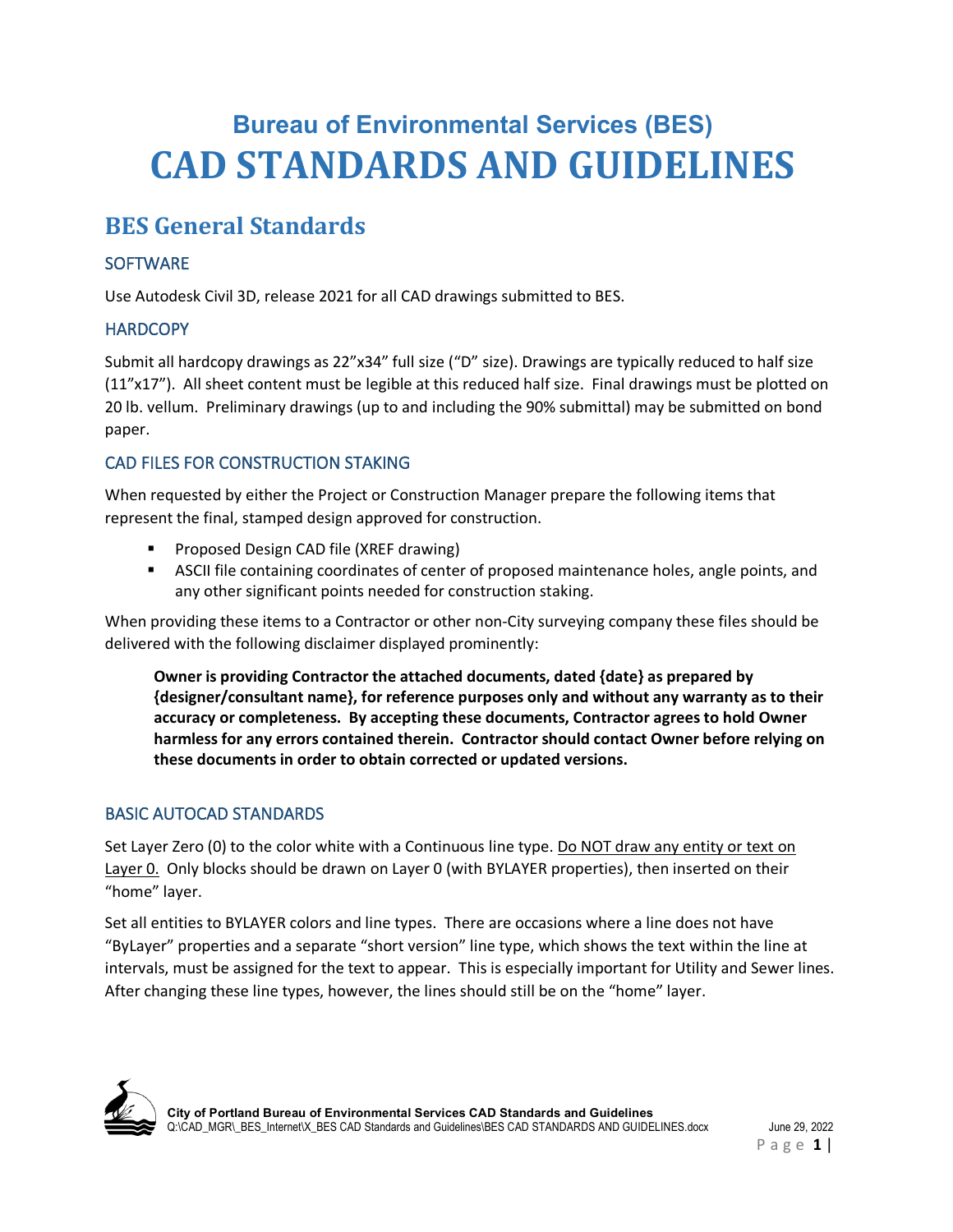### **TEXT HEIGHTS**

Text should be at a height between 0.10" to 0.25" when plotted at full size. Use the fonts provided in the current BES AutoCAD template and tools files and as listed as follows:

#### **Existing Features:**

- 0.10" Callouts/labels for existing features, maintenance hole data, pipe size and material
- 0.12" Maintenance hole name, existing grade callout

#### **Proposed Features:**

- 0.12" Callouts/labels for proposed features and maintenance holes data
- 0.14" Maintenance hole name, pipe size, material, length and slope
- 0.175" to 0.200" Street names, profile and grid elevations, subtitles, Note titles (e.g., "Construction", "General"), Detail and Section Titles

Proposed construction features shall be shown darker (thicker lines) than existing features. Use the BES layers with assigned colors in the template. Assigned layer colors can be changed to another color to show thicker or thinner lines if needed to provide clarity. When plotting a drawing, use the Plot Style Table "BES\_Full.CTB" for full sized plots and the "BES\_Half.CTB" for half sized plots. These files can be found at: <https://www.portlandoregon.gov/bes/77374>

#### SCALES AND NORTH ARROWS

BES projects shall be drawn using standard scales. The following table contains the ranges of standard scales and their application that BES recognizes. Departure from using these scales for legibility or clarity purposes must be approved by the Project Manager.

| <b>Application/Purpose</b>      | <b>Standard Scale</b>                                                                     |
|---------------------------------|-------------------------------------------------------------------------------------------|
| Vicinity Map                    | $1" = 2000'$ or larger                                                                    |
| Sewer District or Drainage Maps | $1"$ = 100', $1"$ = 200', $1"$ = 400': varies according to project size and<br>complexity |
| Sewer Plan                      | $1"$ = 20', $1"$ = 30', $1"$ = 50'                                                        |
| Sewer Profile                   | 1"=20', 1"=30', 1"=50' Horizontal, 1"=10' Vertical                                        |
| <b>Details</b>                  | Vary according to item and complexity                                                     |

Use AutoCAD units that are consistent with the scale of the drawing. Use the Decimal Format set to feet when showing a Civil drawing (e.g. 1"=20'). Use the Architectural Format set to inches when showing an Architectural drawing (e.g. 3/4"=1'-0").

Bar scales and North Arrows should be on all sheets with plan views. Scales for profiles can be in text form.

#### **Example:**

## **PROFILE:**

Horiz**:** 1"=30' Vert. 1"=10'



**City of Portland Bureau of Environmental Services CAD Standards and Guidelines** Q:\CAD\_MGR\\_BES\_Internet\X\_BES CAD Standards and Guidelines\BES CAD STANDARDS AND GUIDELINES.docx June 29, 2022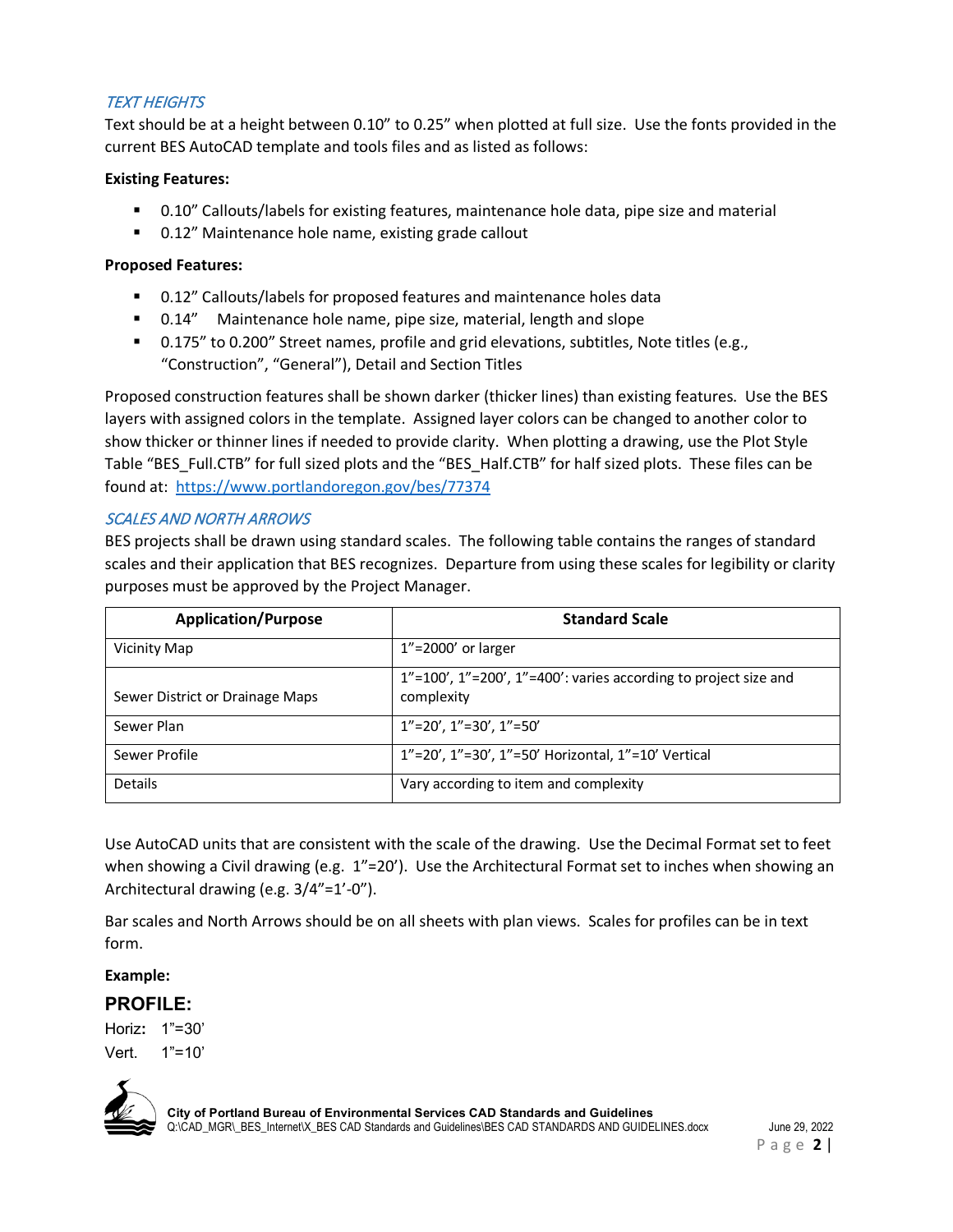To access the scale and north arrow blocks, download and unpack the zip files from: <https://www.portlandoregon.gov/bes/77344>

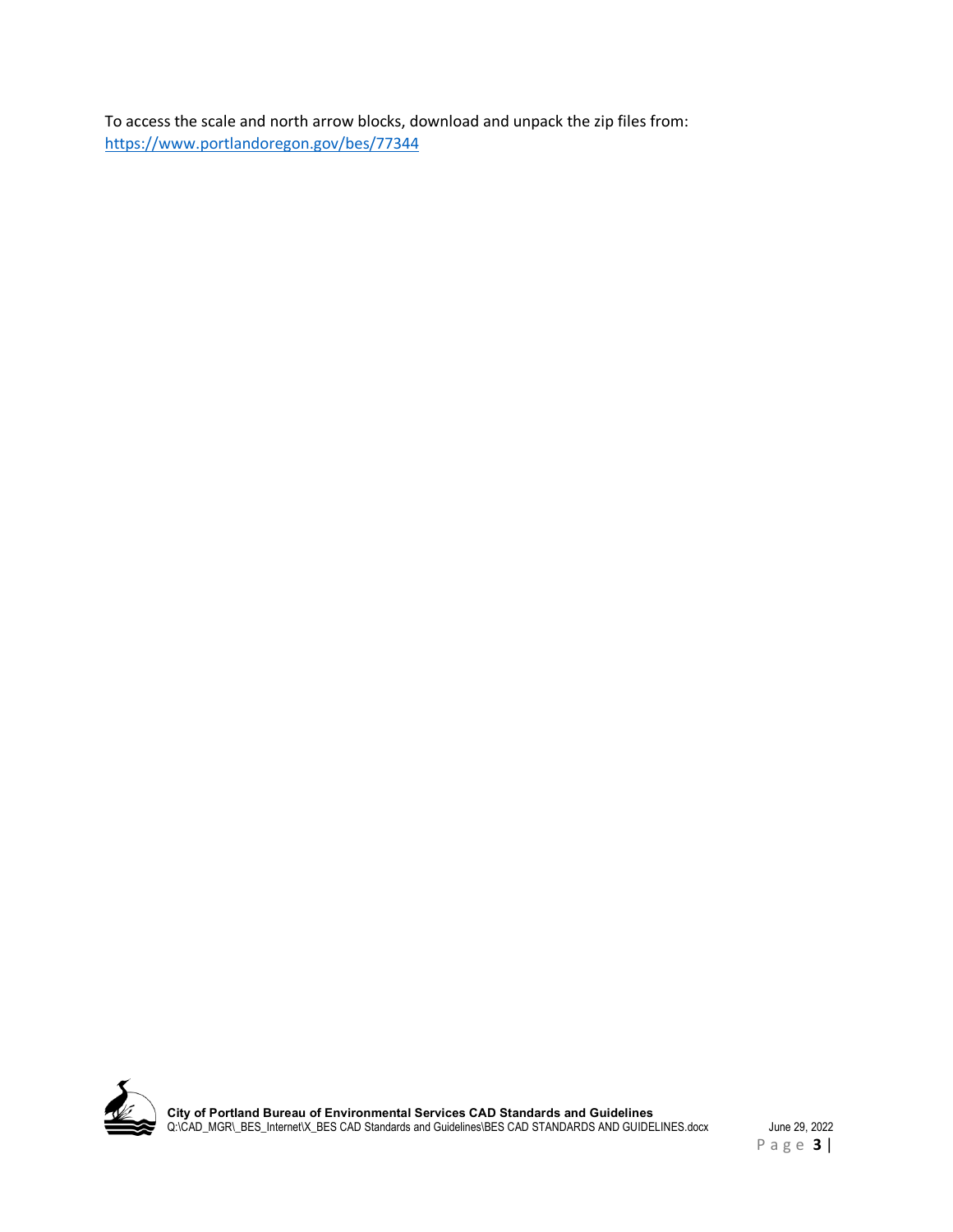## **BES Standards Setup**

## BES TEMPLATE

The BES AutoCAD template is online, and it should be used as a starting point for a BES Capital Improvement (CIP) project: <https://www.portlandoregon.gov/bes/77337>

Download the current copy for each project as the template gets updated periodically. The current template is AutoCAD version 2019. This template can also be used as a starting point for other CIP projects, such as Stream Restoration and Green Streets (stormwater facilities). The template has the Civil 3D styles used by BES. BES standards are further explained in this document.

### COORDINATES AND CITY DATUM

All CAD drawings prepared for BES CIP projects shall use the Oregon State Plane Coordinate system, North American Datum of 1983-1991 (NAD 1983-91). Use the City of Portland vertical datum.

Label this information in the lower right corner of the cover sheet as "CITY OF PORTLAND DATUM AND NAD 1983-91".

## BES TITLE BLOCK

Use the BES Title Block located a[t https://www.portlandoregon.gov/Bes/article/798821](https://www.portlandoregon.gov/Bes/article/798821) for all drawings. Do not explode these Title Blocks. Title Blocks may be altered ONLY with prior approval of Project Manager.

BES\_Title\_block.dwg has 2 visibility states:

- Cover sheet used for the cover sheet (or title sheet) and includes space for signatures.
- C sheets used for plan and profile sheets, detail sheets, and erosion control sheets.

This file includes attributes for defining title block items such as title, project number, sheet number, users, and quarter section. It contains fields that are managed by the Sheet Set Manager. The Project Manager will provide the Project Title information and number. Choose a title line series that fits the project requirements. Titles up to five lines are allowed.

The Title Block is formatted for 22"x34" paper size and is to be inserted on layer 0 in Paper Space at 1:1 scale.

## BES – PBOT JOINT TITLE BLOCK

For BES and PBOT joint projects use the Title Block "BES\_Title\_block – Joint\_PBOT.dwg" located at: <https://www.portlandoregon.gov/Bes/article/761213>

BES\_Title\_block – Joint\_PBOT.dwg has 4 visibility states:

- Approval BES for use when BES Chief Engineer signature is required
- Approval PBOT for use when PBOT City Engineer signature is required
- Approval BES PBOT for use when both Bureau's signatures are required
- Bureaus Logo for use when no signatures are required

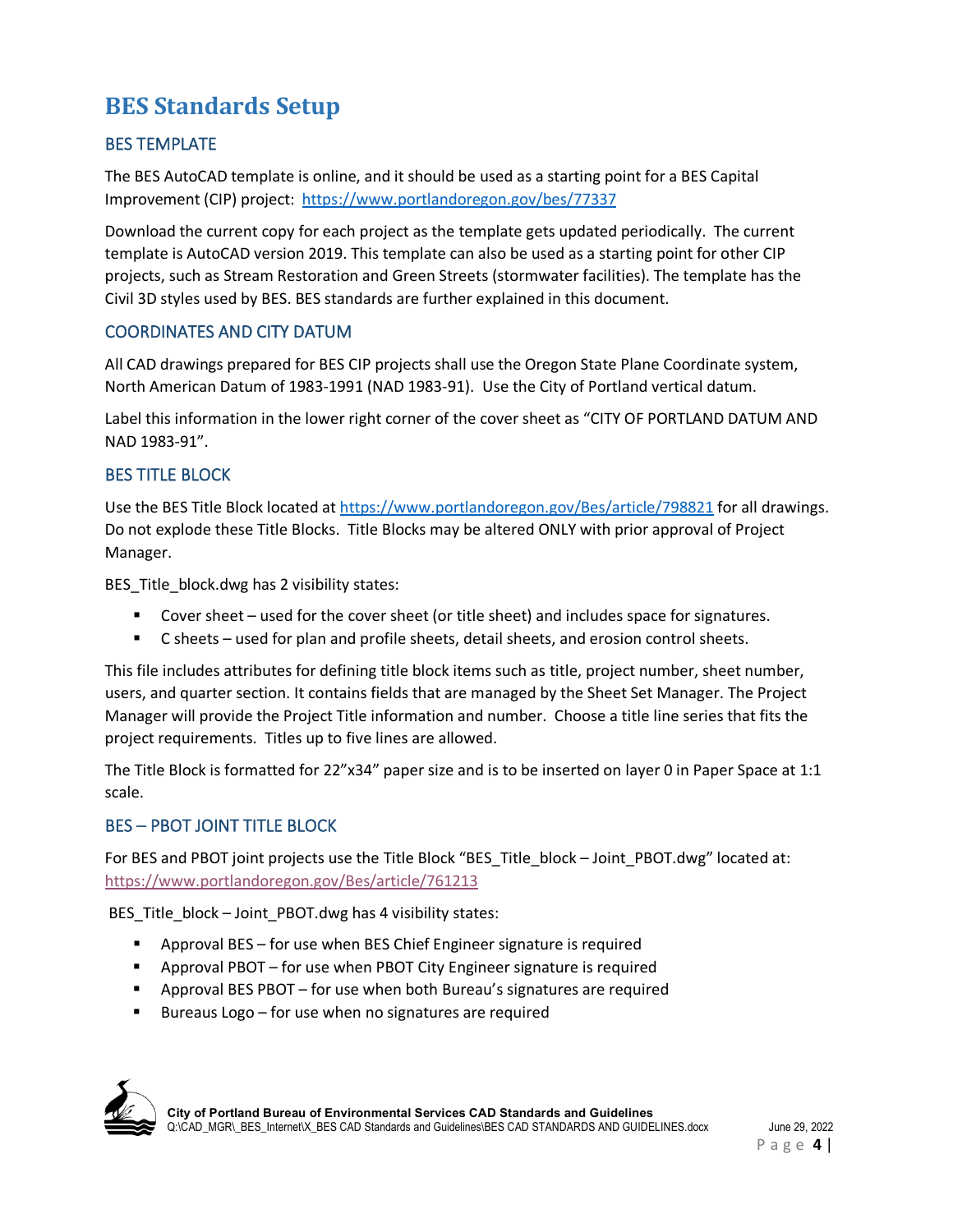### SHEET SETUP

After inserting the Title Block into Paper Space, use the Model Space View ("MVIEW" command) to view your drawings and XREFS that are in model space. All drawings and XREFS in model space are to be drawn full size. The scale is determined by setting your MVIEW scale in Paper Space. Put your viewport on layer " MVIEW" and make sure it is set to NOT plot. Line work, text, dimensions, callouts and other annotations for plans, profiles and details are to be in Model Space. Only General Notes, Construction Notes list, bar scales, North arrows and other items that are not directly part of the drawing are to be in paper space.

Stationing for sewer projects always start from the lowest system or segment elevation. This point (e.g. pipe invert at center of maintenance hole) would be assigned station 0+00. Station 0+00 can be used for the start of each consecutive pipe segment as long as the system flow proceeds from the lowest to the highest point. See the following link for further explanation on sheet layout: <https://www.portlandoregon.gov/bes/article/696942>

Regardless of project type, number sheets consecutively starting with sheet C01.

Overlap sheets on sewer plan and profile sheets at maintenance holes; match lines are not acceptable unless approved by the Project Manager. Orient the drawing so that the North Arrow **NEVER POINTS DOWN**. The following document provides an explanation about North Arrow placement as it relates to sheet layout.<https://www.portlandoregon.gov/bes/article/696942>

Every sheet shall have a Date Stamp (i.e. Mtext with fields) or a Plot Stamp printed on it. The text should include the file directory, the file name, the date and time plotted, and the User's initials ("Last saved by" field). The placement for this information is that it shall be vertically oriented, outside the border on the lower left hand corner of a sheet. An example Date Stamp is provided in the BES Template.

#### **Example:**

Q:\CAD\_Projects\E10489\_SE 23rd Ave\E10489\_C01.DWG 7/28/14 2:26:28 PM JOHND

#### XREF DRAWINGS

XREFs should be used for items in a set of drawings that are repeated throughout a project or that are referenced on multiple sheets. However, a proposed design XREF is necessary for ALL projects, even if it occurs only within one sheet. The Design drawing is needed for PBOT to do their construction staking. Never use nested XREFs. Attach all XREFs as "overlays", not "attachments".

#### **XREF Naming:**

Name XREFs, using the BES job number combined with an abbreviated reference file. XREF names should be concise, contain fewer than 14 characters, and follow the BES naming convention. Limit the number of XREFs in a drawing to 3 or 4; NEVER use more than 6 in any sheet. This is the limit of what can be added to the Title block.

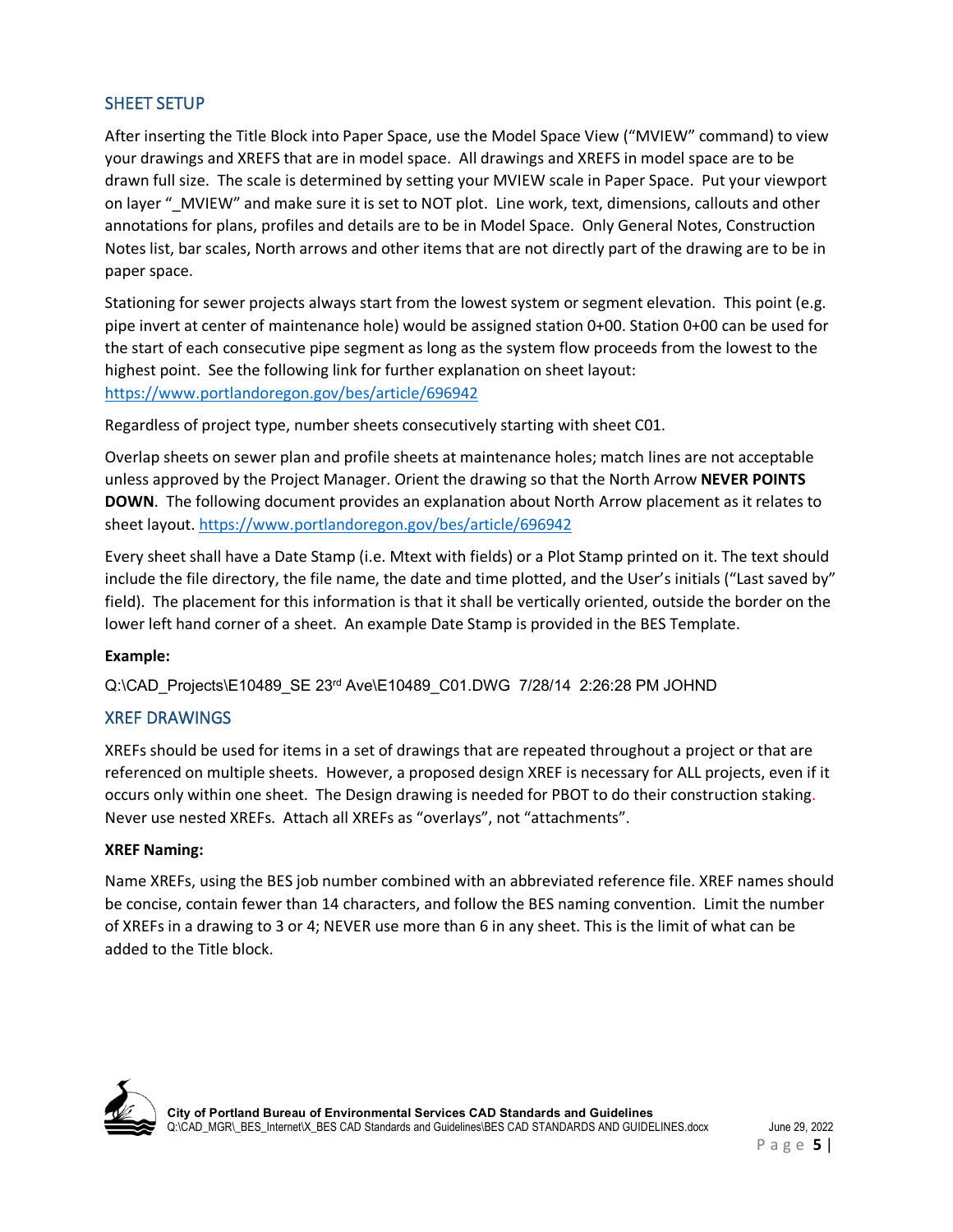#### **XREF Naming Examples**

| <b>Name</b>  | <b>Description</b>                               |
|--------------|--------------------------------------------------|
| E10489 XDSGN | Proposed Design file. Includes plan and profiles |
| E10489 XSURV | <b>Existing Survey file</b>                      |
| E10489 XBMAP | GIS base map. Use with Survey XREF               |
| E10489 XPBOT | Base provided by PBOT with Transportation design |

For large or complex projects it may be necessary to use more than one design XREF. These can be separated into groups with NO OVERLAPPING PROJECT ASSET INFORMATION. Project pipe, with maintenance holes, for instance should be wholly found on a single design XREF. Make sure not to show the same information on multiple sheets as this can be confusing for the Contractor and when estimating, and can also add to error when information needs to be updated in multiple locations. When planning your design XREFs, keep all pipes within the same drainage basin. Other XREFs, such as survey and base maps, can be separated into groups also.

#### **Examples:**

- **E10489XDSGN\_NW**
- **E10489XDSGN\_NE**
- **E10489XSURV\_NW**
- **E10489XSURV\_NE**
- **E10489XBMAP\_NW**
- E10489XBMAP\_NE

The base map (e.g. "E10489\_XBMAP"), in addition to typical topographic features and utilities, must include the following:

- **Building Outlines**
- **Street Addresses**
- Parcel Lines
- Right-of-Way (ROW) Lines
- Curb Lines

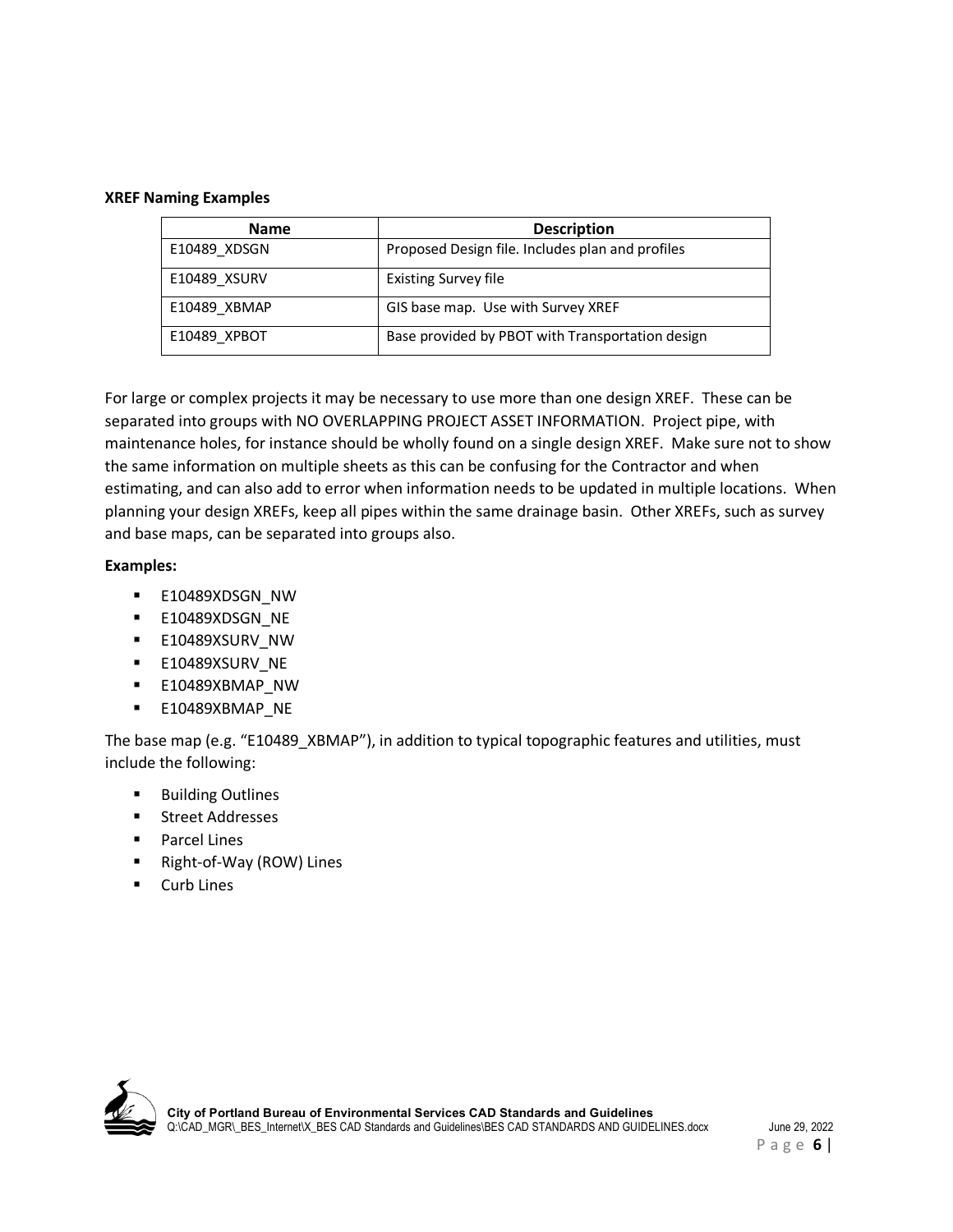## **BES Drawing Name Convention**

BES requires three key items to name CAD drawings. These items are used to name each sheet in the project set.

- 1. BES Project Number
- 2. Sheet Category
- 3. Consecutive number sequence for each sheet in a category

#### BES PROJECT NUMBER

BES assigns each CIP project a unique 6-character reference number. The following string is an example. E10489

#### SHEET CATEGORY

BES recognizes the following categories for defining the various disciplines or technical information that could be included in a project. Each project sheet must be assigned to one of the following categories. Each category is assigned an abbreviation to be used in the naming of sheets.

| <b>Discipline/Technical</b>         | <b>Abbreviation Assigned to</b> |
|-------------------------------------|---------------------------------|
| <b>Information</b>                  | Category                        |
| Architectural                       | А                               |
| Civil                               | C                               |
| Civil Details                       | CD                              |
| Civil Erosion Control               | СE                              |
| <b>Civil Traffic Control</b>        | СT                              |
| Demolition                          | D                               |
| Electrical                          | F                               |
| General (such as Cover Sheet)       | G                               |
| <b>Instrumentation and Controls</b> | К                               |
| Landscaping                         |                                 |
| Mechanical                          | м                               |
| Process & Instrumentation           | P                               |
| Structural                          | S                               |
| Stormwater Facility                 | SF                              |
| <b>Stormwater Facility Details</b>  | SFD                             |
| XREF drawing                        | x                               |
| <b>Water Quality</b>                | WO                              |

## SHEET NAMES

- **Each sheet within a BES project is assigned a name. This name is shown at the lower right corner** of the sheet. This SHEET Name is the one that is referenced within the project. **Examples:**
- G01
- C01
- CD01
- CE01



**City of Portland Bureau of Environmental Services CAD Standards and Guidelines** Q:\CAD\_MGR\\_BES\_Internet\X\_BES CAD Standards and Guidelines\BES CAD STANDARDS AND GUIDELINES.docx June 29, 2022